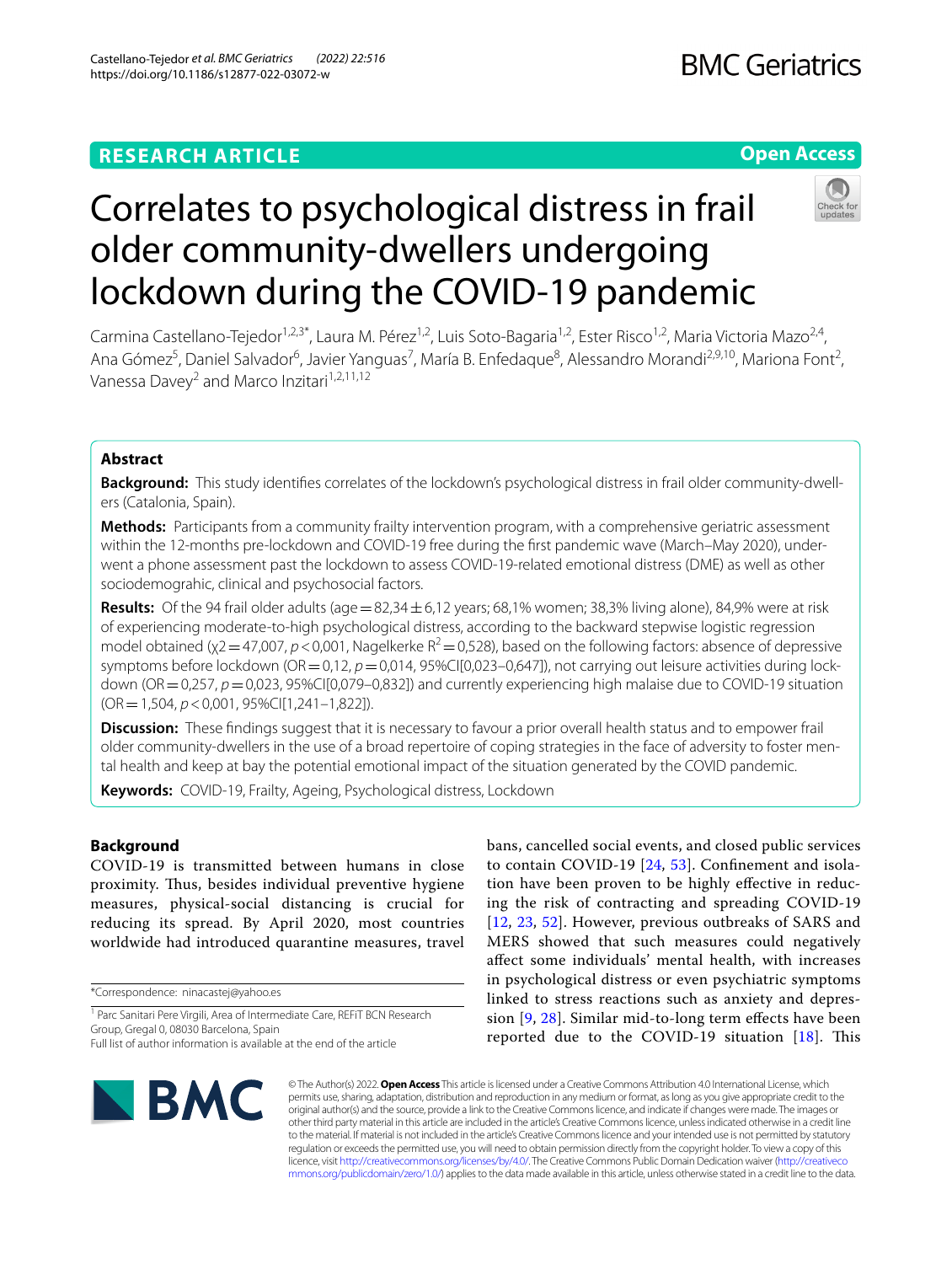Multiple factors may trigger increased psychological distress during the pandemic. Importance has been given to the direct efects of isolation, with restrictions on movements and sedentary lifestyles [[41](#page-8-7)] and impoverishment of social contacts [[20\]](#page-8-8). Psychological distress may also arise from the immediate need to adapt to new lifestyles and change day-to-day routines [\[2,](#page-7-0) [15\]](#page-8-9). Also, an increased state of alert due to fear of contagion, grief, or mourning the loss of family members or friends for COVID-19 may undermine wellbeing [[19\]](#page-8-10). All these considerations apply to the general population, and very little information is available for older adults, one of the most vulnerable collectives in society.

So far, data suggest that COVID-19 is associated with particularly unfavorable outcomes when infecting frail older people. Unfortunately, the impact of the COVID-19 pandemic on this population may extend beyond directly related morbidity and deaths to also include a negative infuence on pre-existing clinical conditions and geriatric syndromes  $[13, 38]$  $[13, 38]$  $[13, 38]$  $[13, 38]$  $[13, 38]$ . The burden of the pandemic on older people is therefore likely underestimated by official statistics, which almost exclusively focus on mortality and the number of infected persons. During the actual COVID-19 pandemic, older adults were specially advised to minimize social contact with people outside their household and remain at home wherever possible. Consequently, it increases the risk of experiencing signifcant psychological distress in a population already vulnerable to loneliness and social isolation [\[9](#page-8-3), [17](#page-8-13), [28](#page-8-4)]. In line with earlier reports, high levels of depressive disorders and anxiety were observed among older adults, often associated with physical health deterioration and decreased social support [\[21](#page-8-14)]. A priori, COVID-19 provides the "perfect storm" for undermining older adults´ mental health. However, specifc knowledge of the psychological impact of social distancing measures on frail older individuals is still scarce [\[1\]](#page-7-1).

From this perspective, this study sought to investigate the impact of lockdown on psychological symptoms (specifcally, COVID-related distress) on frail community-dwelling older people who had not been diagnosed with COVID-19 during the frst trimester of COVID-19 strict lockdown. Factors that could modulate COVID-19-related distress such as gender increased previous physical and psychosocial vulnerability and negative consequences derived from the pandemic (i.e., loss of a loved one, isolation) were also investigated.

#### **Methods**

#### **Study population and design**

The study population was derived from the  $+\tilde{A}$ GIL Barcelona project, an ongoing "real-life" intervention program to promote healthy lifestyles [[42,](#page-9-2) [43](#page-9-3)] in Catalonia, Spain. This program enrols to a longitudinal design study, non-disabled frail older adults presenting with at least one sign of frailty (i.e., slow gait speed, weakness, memory complaints, involuntary weight loss, poor social  $support$ ).  $+\overline{AGIL}$  offers a multicomponent tailoredintervention to slow or revert frailty and promote healthrelated quality of life. One of the main components of the+ÀGIL Barcelona program is physical activity mediated via a 10-week physical exercise program combining at-home monitored sessions based on the ViviFrail platform [\[27](#page-8-15)] with weekly group sessions (one day per week). A physical activity maintenance plan is incorporated, taking advantage of existing resources in the community to boost and support participants to become more active. Promotion of a Mediterranean diet, health education, and optimization of pharmacological therapies are also part of the intervention. After the initial comprehensive geriatric assessment to tailor the intervention, the geriatrician performed follow-ups at 3 and 6 months to revise and refine the intervention as appropriate.  $+\text{\textup{AGIL}}$ Barcelona program activity has been continuously running from July 2016 until March 2020 (enrolling up to 245 older persons). Due to the COVID-19 pandemic, the face-to-face assessments were temporarily suspended, and phone follow-ups were carried out instead.  $+AGIL$ Barcelona protocol and preliminary results have been described elsewhere [[26,](#page-8-16) [42,](#page-9-2) [43](#page-9-3)].

#### **Procedure and data collection**

In May 2020, at the end of the Spanish lockdown applied by the Spanish Government (7 weeks, from March 14th to May 2nd), participants already included in the  $+$  AGIL program and waiting for follow-up evaluation were contacted by telephone. To be included in the present study, participants needed to have been previously assessed face-to-face during the 12 months before the lockdown (either at the baseline, 3, and/or 6-month follow-up visit). If the participant could not attend the phone call, a self-identifed proxy or caregiver answered the followup interview. The interviews lasted around 20 min and were performed by two trained physiotherapist researchers. Out of 117 contacted participants from the  $+\text{\AA}GIL$ Barcelona program, 107 (91.5%) accepted to answer the phone survey. The remaining cases were not reached or did not want to answer the phone survey. Considering the total included respondents, four participants (3.7%) were excluded from fnal analyses due to a positive diagnosis of SARS-COV-2 to ensure the studied sample's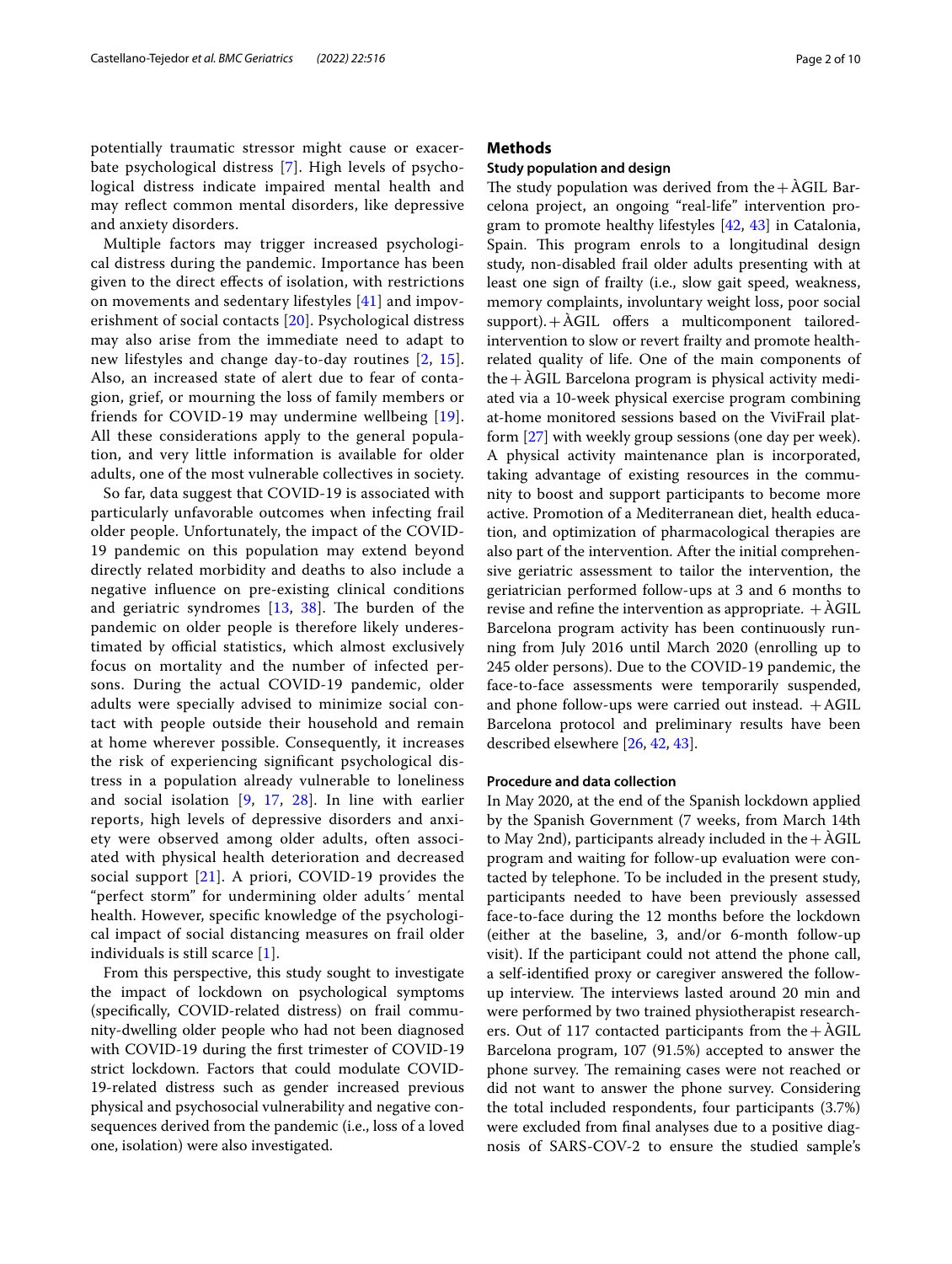homogeneity, and nine participants (8.4%) were excluded from analyses since no data was available regarding the primary outcome variable (psychological distress, assessed with the *Detection of Emotional Distress Scale* [DME]); [[32,](#page-8-17) [33](#page-8-18)].

#### **Main outcome variable**

Emotional distress was screened with the *Detection of Emotional Distress Scale* (DME); [\[32](#page-8-17), [33](#page-8-18)], a brief questionnaire consisting of two parts. The first one contains three questions addressed to the patient; self-perceived mood and coping with the situation (numeric scale ranging from 0–10) and a multiple-selection check item recording the presence or the absence of diferent specifc concerns. The second part consists of clinical observation of external signs of emotional distress by the healthcare professional. The DME gives a total score from 0 to 20, consisting of the sum of the direct scores of the answers to the questions concerning mood assessment and how it is handled (frst part), higher scores indicating higher emotional distress. According to the previously established cut-of, the total DME score was categorized into mild emotional distress and moderate-severe emotional distress. Questions about concerns or external signs of emotional distress allow healthcare professionals to provide more targeted care. Cronbach's alpha for this study was 0.83.

#### **Covariates**

Data from the last face-to-face comprehensive geriatric assessment (CGA) pre-lockdown were considered covariates. These included: sociodemographic data (age, gender, living alone, education level), clinical characteristics including *Charlson Comorbidity Index* [[14\]](#page-8-19), functional independence for basic activities of daily living (*Barthel index* [0–100 points] [\[36\]](#page-8-20)) and instrumental activities for daily living (*Lawton index* [0–8 points] [[30\]](#page-8-21)), previous diagnosis of cognitive impairment and/or dementia, or positive screening (Minicog range 0–5;<3 positive screening for cognitive impairment [[6,](#page-8-22) [10](#page-8-23)]), depressive symptoms (*Yesavage Geriatric Depression Scale* [0–15 points] [\[25](#page-8-24), [54\]](#page-9-4)), physical function (*Short Physical Performance Battery* [SPPB, 0–12 points] [[22,](#page-8-25) [51\]](#page-9-5)), practice of physical activity (*Brief Physical Activity Assessment Tool* [BPAAT, 0–8 points] [\[44](#page-9-6)]), frailty status (*Clinical Frailty Scale* (CFS) [\[45](#page-9-7)]), self-perceived social loneliness (*Loneliness Scale* [ESTE II], 0–30 points [\[46](#page-9-8)]) self-reported health status (*EuroQol-5 Dimension* [EQ-5D] [\[4](#page-8-26)]) and self-perceived quality of sleep.

Data collected by semi-structured phone interview during the lockdown included: sociodemographic data (age, gender, cohabitation), support at home, social relations with family or other persons, tools to maintain social contact and frequency, COVID-19 diagnosis on relatives, new onset of acute clinical events, self-reported fatigue, frailty-related symptoms [\[42](#page-9-2), [43\]](#page-9-3), cancelled health visits due to the pandemic and communication with healthcare professionals, functional independence for basic activities of daily living (*Barthel index* [0–100 points] [\[36](#page-8-20)]), the practice of physical activity *(Brief Physical Activity Assessment Tool* [BPAAT, 0–8 points] [\[44\]](#page-9-6)), self-perceived quality of life, self-perceived quality of sleep and activities performed to stay active during the lockdown.

#### **Statistical analysis**

Characteristics of the sample before lockdown are presented as mean values and standard deviation or median values and interquartile range for continuous variables as applicable, and frequency and percentages for categorical variables. According to the total DME score, the primary outcome variable was the categorized psychological distress considering the cut-off $\geq$ 9 (mild emotional distress vs. moderate-to-severe emotional distress) as recommended by the authors' of the instrument. Diferences among participants with mild and moderate-to-severe psychological distress due to the COVID-19 pandemic were analyzed using the Student's t-test or the Mann– Whitney U-test and Chi-square test, as appropriate. Variables showing an association with the main outcome variable  $(p$ -value < 0,05) and those considered clinically relevant or to have a potential infuence on the main outcome variable were included in a backward stepwise logistic regression model (emotional distress as dichotomous outcome). This stepwise approach is useful because it reduces the number of predictors, reduces the multicollinearity problem, and is one way to resolve the overftting. All analyses were performed using SPSS version 20.

#### **Ethical aspects**

The  $+\lambda$ GIL Barcelona program and study protocol were approved by the Clinical Research Ethics Committee of the *Institut Universitari d'Investigació en Atención Primaria Jordi Gol i Gorina* (reference number 20/048-P) and *Comisión de Ética en la Experimentación Animal y Humana*, *Universitat Autònoma de Barcelon*a (reference number CEEAH 5066). All procedures align with internal ethical regulations and those from the World Medical Association and the Declaration of Helsinki of 1975, with its successive amendments. Before starting the telephone interview, oral informed consent was obtained from all participants after receiving the study's information and the measures to guarantee their data confdentiality and protection. Previously, written informed consent was obtained from all participants at baseline measures and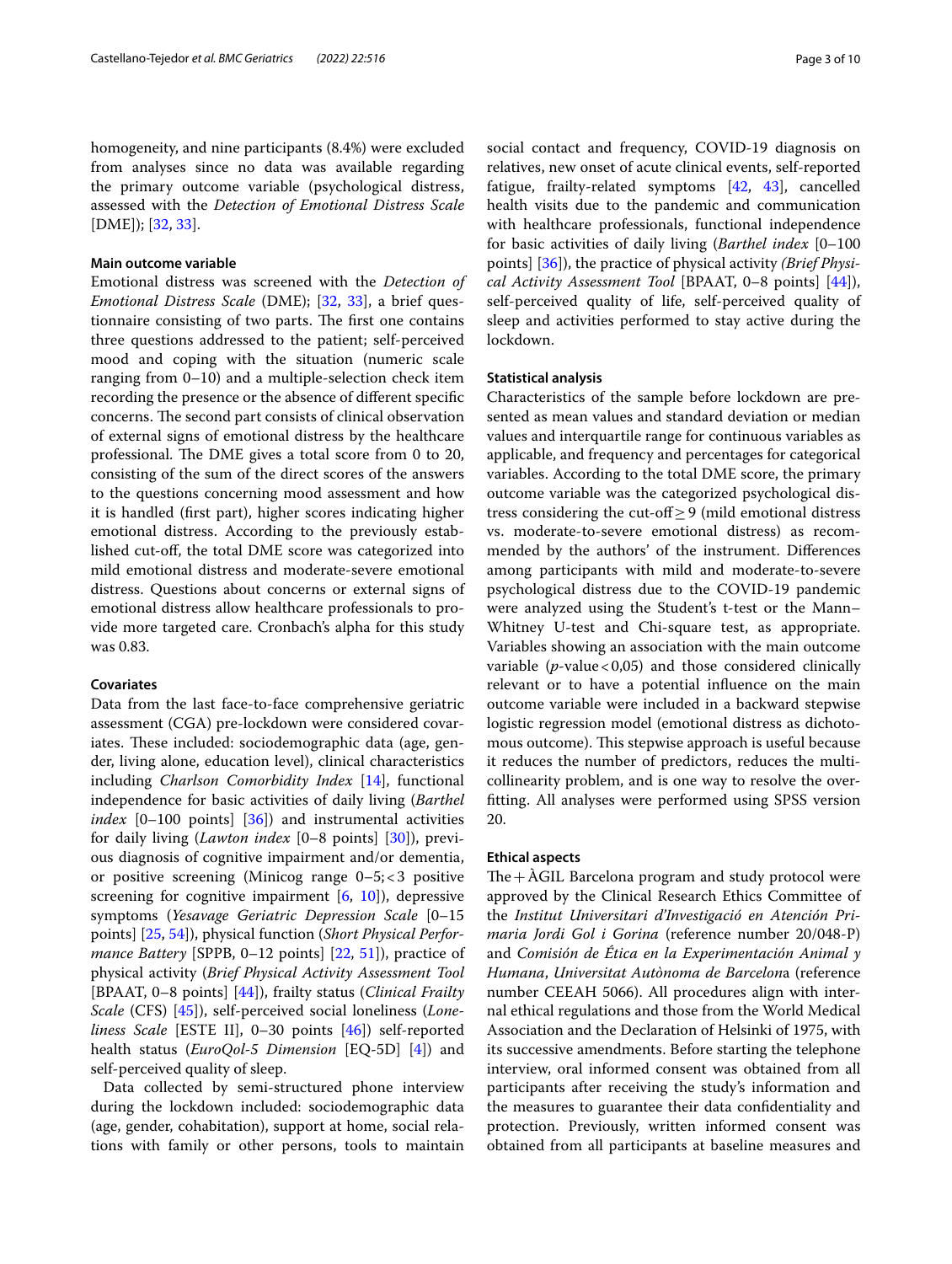inclusion, as a part of the  $+\text{\AA}$ GIL Barcelona program and its research procedures (including face-to-face or telephone interviews). If the participant could not provide such consent, it was obtained from a proxy. All data were treated following the Spanish Organic Law 3/2018 of Protection of personal data. Data confdentiality was ensured at all times using a coding system. Data collected has been exclusively used for the present study, and participation was not economically rewarded.

#### **Results**

Out of 117 contacted participants from+ÀGIL, 107 (91,5%) agreed to answer the phone survey. To ensure the homogeneity of the population, those previously diagnosed with SARS-COVID-19 (*n*=4), or with incomplete data  $(n=9)$ , were excluded. Finally, we included in the analyses 94 participants (mean age  $=82,34\pm6,12$  years; 68,1% women; 38,3% living alone; mean time since last face-to-face visit= $8,2 \pm 3,8$  months). There were no signifcant diferences in terms of age, gender, and time since the last face-to-face assessment between those who accepted and those who refused to participate or were excluded from the survey.

Characteristics of the sample before the lockdown due to COVID-19 are displayed in Table [1](#page-4-0).

During the COVID-19 lockdown, malaise directly related to the COVID pandemic situation was assessed by means of the distress thermometer, and results were medium-to-high  $(M=5.57 \pm 3.37$ , range 0–10) with approximately one-third of the sample scoring $\geq$ 8 points (*n*=33, 35%). Psychological distress assessed through the DME assessment tool (total score) was also mediumto-high  $(M=8,55\pm4,30,$  range 0–18), with half of the sample ( $n=53$ , 56,4%) scoring ≥ 9 points (DME cutof). Higher psychological distress during the lockdown was associated with the female gender  $(p=0.028)$  and the presence of depressive symptoms  $(p=0,001)$ , with a higher proportion of women and individuals experiencing depressive symptoms within the group of moderate-to-severe emotional distress. Despite not reaching statistical signifcance, this group of individuals were also a subsample characterized by living alone, being older, having a cognitive impairment and displaying a frailer and more sedentary profle.

During the lockdown, individuals showing a profle of moderate-to-severe psychological distress due to the COVID-19 situation tended to use coping strategies based on disengagement and distraction, including leisure activities such as painting, crafts, table games, urban gardening ( $p=0.012$ ), watching TV, or listening to music  $(p=0.029)$ . Also, these individuals reported significantly lower quality of life ( $p=0,033$ ), were more likely to have concerns for their family wellbeing relating to COVID-19

( $p$ =0,011), and experienced more discomfort ( $p$  < 0,001) and moderate difficulties in coping with the situation created by the COVID-19 pandemic  $(p<0,001)$ , when compared to mild or non-distressed individuals (see Table [2\)](#page-5-0).

A statistically significant model ( $\chi^2$  = 47,007, *p* < 0,001, Nagelkerke  $R^2$ =0,528) was obtained, correctly classifying 84,9% of individuals at risk of experiencing moderateto-high psychological distress, based on the following factors: the absence of depressive symptoms before lockdown, not carrying out any type of the leisure activities during the lockdown, such as painting, crafts, table games, urban gardening or listening to music or watching TV, and expressing high malaise due to COVID situation (see Table [3\)](#page-6-0).

#### **Discussion**

In our sample, the general psychological impact of the lockdown in older frail, pre-disabled community-dwellers non afected directly by COVID-19 was medium-to-high. One-third of them expressed signifcant malaise due to the COVID situation (distress thermometer), and half of the sample reached the cut-off point in the DME assessment tool, indicating clinically signifcant emotional distress. This study also revealed that factors identifying at-risk individuals to sufer moderate-to-high psychological impact are related to previous mental health status, current experience and intrapersonal resources to cope with the situation imposed by the pandemic.

Our results are in line with previous research that has pointed out that women are more prone to sufer from psychological distress during strict lockdown measures related to health crises. This was already documented during the equine or the H1N1 infuenza outbreak, and preliminary evidence related to the COVID-19 pandemic also points in this direction [[11](#page-8-27), [35](#page-8-28)]. A possible explanation for this is that, regardless of age, in Western cultures, women present a more externalizing pattern of reporting feelings and emotions, their degree of emotional awareness is usually higher, and they tend to share more openly their experiences and the possible impact of potentially traumatic experiences than men [\[48](#page-9-9)]. Another explanation for these results may be that the prevalence of depression and anxiety is generally higher in women [\[3](#page-8-29), [47\]](#page-9-10).

Most frequently reported concerns during the COVID-19 pandemic were those related to the health status of a family member and close relatives, coinciding with most research in this feld [\[11](#page-8-27), [35](#page-8-28), [50](#page-9-11)]. In this line, family situation concerns were associated with moderate-to-high psychological distress. Most reports have pointed out that the general state of worries was high at the beginning of the pandemic and tended to decrease steadily throughout the subsequent months; with no signifcant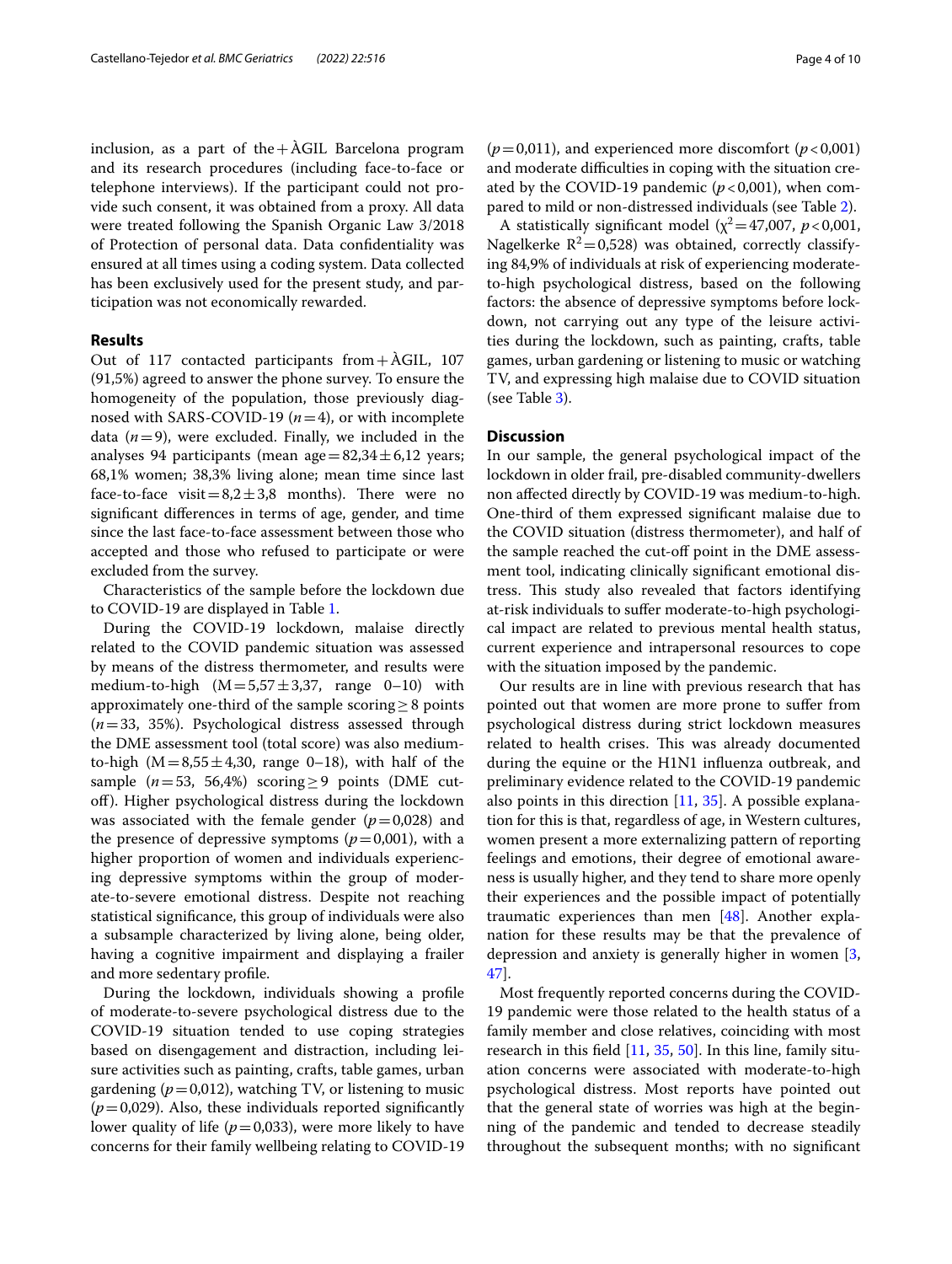#### <span id="page-4-0"></span>**Table 1** Pre-lockdown characteristics and association with emotional distress during the COVID-19 lockdown

| Baseline characteristics (pre-lockdown)                                               | Included $N = 94$ | <b>Mild emotional distress</b><br>during lockdown, $n = 41^a$ | Moderate-to-severe emotional<br>distress during lockdown, $n = 53a$ | p-value |
|---------------------------------------------------------------------------------------|-------------------|---------------------------------------------------------------|---------------------------------------------------------------------|---------|
| Age, mean (SD)                                                                        | 82,4(6,1)         | 83,2 (5,9)                                                    | 81,7(6,3)                                                           | 0,233   |
| Women, % (n)                                                                          | 68,1 (64)         | 56,1 (23)                                                     | 77,4 (41)                                                           | 0,028   |
| Living alone, % (n)                                                                   | 55,3 (52)         | 61,0(25)                                                      | 50,9 (27)                                                           | 0,332   |
| Education, % (n)                                                                      |                   |                                                               |                                                                     |         |
| Illiterate                                                                            | 8,6(8)            | 12,2(5)                                                       | 5,8(3)                                                              | 0,357   |
| Primary school                                                                        | 37,6 (35)         | 43,9 (18)                                                     | 32,7(17)                                                            |         |
| Secondary school                                                                      | 39,8 (37)         | 31,7(13)                                                      | 46,2(24)                                                            |         |
| University degree                                                                     | 14,0(13)          | 12,2(5)                                                       | 15,4(8)                                                             |         |
| Charlson Comorbidity Index, median (IQR)                                              | $2(1-3)$          | $1(1-3)$                                                      | $2(1-3)$                                                            | 0,433   |
| Barthel index <sup>b</sup> , median (IQR)                                             | $95(90 - 100)$    | $95(90 - 100)$                                                | $95(90 - 95)$                                                       | 0,185   |
| Lawton index <sup>c</sup> , median (IQR)                                              | $5,5(3-8)$        | $5(3-8)$                                                      | $6(3-8)$                                                            | 0,576   |
| Previous diagnosis/positive screening of cognitive<br>impairment <sup>d</sup> , % (n) | 33,3 (31)         | 42,5(17)                                                      | 26,4(14)                                                            | 0,103   |
| Depressive symptoms (Yesavage GDS-15) <sup>e</sup> , % (n)                            | 21,3(20)          | 4,9(2)                                                        | 34,0 (18)                                                           | 0,001   |
| Vulnerable and/or any frailty degree (CFS) <sup>f</sup> , % (n)                       | 62,8 (59)         | 65,9 (27)                                                     | 60,4 (32)                                                           | 0,586   |
| Sufficient physical activity <sup>9</sup> , % (n)                                     | 60,9 (56)         | 53,7 (22)                                                     | 66,7 (34)                                                           | 0,204   |
| SPPB, mean (SD)                                                                       | 8,5(2,9)          | 8,7(3,1)                                                      | 8,4(2,8)                                                            | 0,662   |
| Gait speed, mean (SD)                                                                 | 0,77(0,21)        | 0,79(0.20)                                                    | 0,73(0,22)                                                          | 0,244   |
| ESTE II total, mean (SD) <sup>h</sup>                                                 | $12,5(9-15)$      | 12,1(4.6)                                                     | 12,9 (94,8)                                                         | 0,448   |
| ESTE II-Social support, mean (SD)                                                     | 3,5(3,0)          | 3,1(2,7)                                                      | 3,9(3,1)                                                            | 0,185   |
| ESTE II-Use of new technologies, mean (SD)                                            | 4,1(1,6)          | 4,0(1,5)                                                      | 4,2(1,6)                                                            | 0,437   |
| ESTE II-Self-report social participation, mean (SD)                                   | 4.9(2.4)          | 5,1(2,5)                                                      | 4,7(2,4)                                                            | 0,464   |
| Self-reported health status, % (n)                                                    |                   |                                                               |                                                                     |         |
| l ow                                                                                  | 14,9(14)          | 12,2(5)                                                       | 17,0(9)                                                             | 0,808   |
| Normal or regular                                                                     | 25,5(24)          | 26,8(11)                                                      | 24,5(13)                                                            |         |
| Good or Excellent                                                                     | 59,6 (56)         | 61,0(25)                                                      | 58,5 (31)                                                           |         |
| Self-reported sleep quality, good-excellent, % (n)                                    | 48,9 (46)         | 56,1 (23)                                                     | 43,4 (23)                                                           | 0,222   |

*IQR* Interquartile range, *SD* Standard deviation

Student's t-test or the Mann–Whitney U-test were used for continuous variables as appropriate and Chi-square test for categorical

 $^{\rm a}$  Detection of Emotional Distress Scale (DME scale): scoring range from 0–20 ( $\geq$  9 moderate-to-severe emotional distress)

<sup>b</sup> Independence for activities of daily living, Barthel index: scoring range from 0-100

<sup>c</sup> Independence for instrumental activities of daily living, Lawton index: scoring range from 0-8

<sup>d</sup> Previous diagnosis of cognitive impairment or dementia, or positive screening performed with Minicog: scoring range 0–5 points (< 3 positive screening for cognitive impairment)

e Geriatric Depression Scale Yesavage (GDS-15): scoring range from 0–15 points (> 5 points: probable depression)

f Clinical Frailty Scale (CFS): scoring range from 1–9 points (1–3: very ft-ft, managing well; 4–6: mild-to-moderate frailty; 7–9: severe frailty-to-terminally ill)

<sup>g</sup> Brief Physical Activity Assessment Tool (BPAAT): scoring range from 0–8 ( $\geq$ 4 points: sufficient active, 0–3: insufficient active)

<sup>h</sup> Social Loneliness Scale (ESTE-II): scoring range 0−30 (≥ 11 points: moderate-to-high social loneliness)

effect depending on the different official announcements and interventions [[50\]](#page-9-11). Despite not having evidence in this sense in our study, it is also possible that women suffer from a greater care burden due to the increased need for care both outside and inside the home during lockdown (i.e., husband and/or grandchildren) [[34](#page-8-30), [37\]](#page-8-31).

Faced with the experience of a potentially overwhelming and traumatic situation, people put in place a series of coping strategies and more or less conscious defence mechanisms to help to overcome perceived difficulties and/or threats. Our sample revealed a disengaged coping style to self-regulated distress generated by the pandemic and lockdown situations. In this sense, the most distressed individuals report greater use of distraction such as leisure activities (i.e., painting, crafts, table games, urban gardening) and watching TV or listening to music to mitigate their psychological impact, compared to those individuals experiencing mild emotional distress. These results are in line with previous research pointing out that strategies refecting disengagement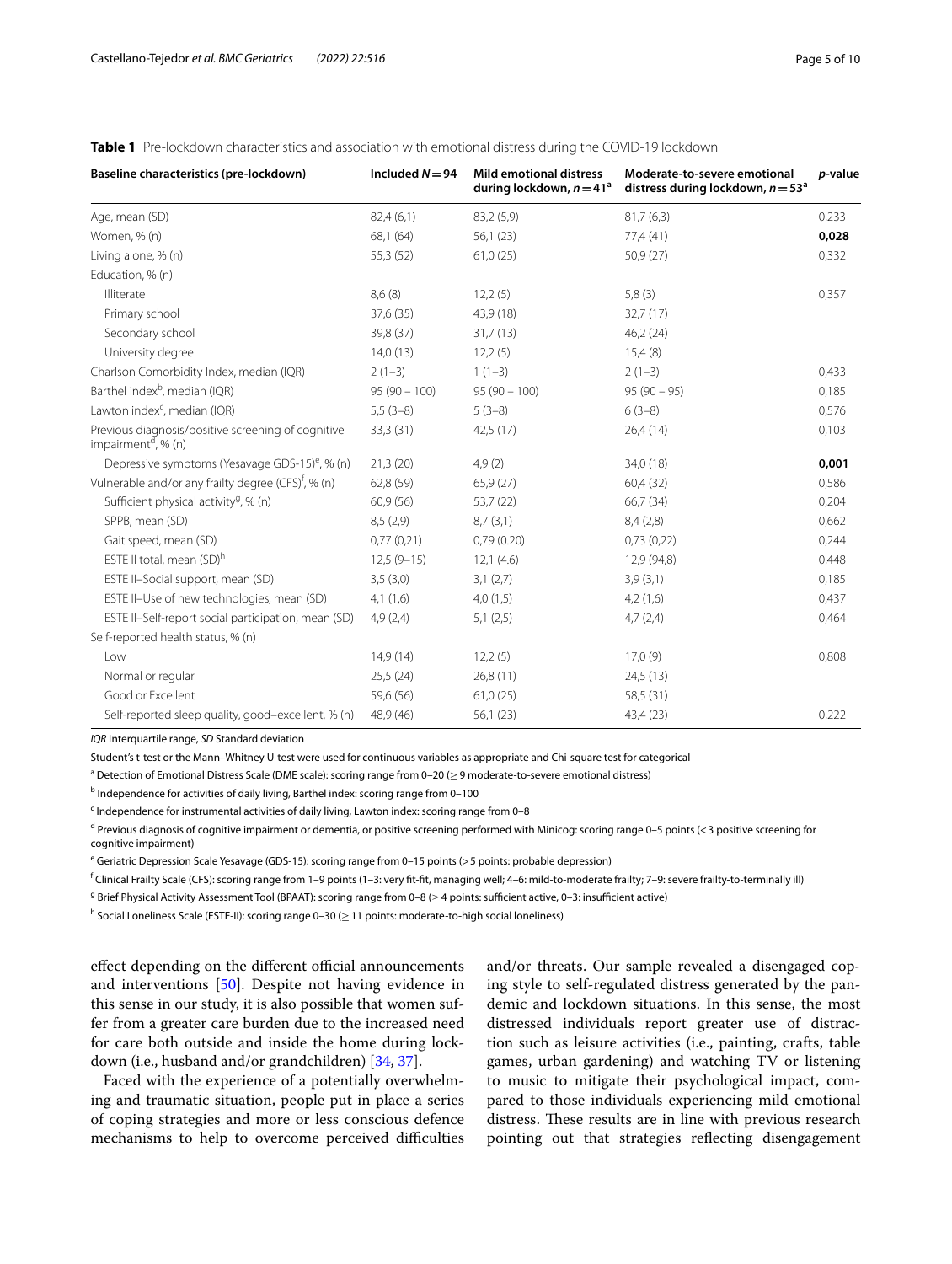### <span id="page-5-0"></span>**Table 2** Description of characteristics of the sample during the lockdown due to COVID-19

| <b>Characteristics</b>                                                                       |            | Included $N = 94$ Mild emotional Distress<br>during lockdown,<br>$n = 41^a$ | Moderate-to-severe emotional<br>distress during lockdown,<br>$n = 53^{\circ}$ | p-value |
|----------------------------------------------------------------------------------------------|------------|-----------------------------------------------------------------------------|-------------------------------------------------------------------------------|---------|
| Living alone, % (n)                                                                          | 38,3 (36)  | 34,2 (14)                                                                   | 41,5(22)                                                                      | 0,466   |
| Who lives at home, % (n)                                                                     |            |                                                                             |                                                                               |         |
| Family                                                                                       | 53,2 (50)  | 58,5 (24)                                                                   | 49,1 (26)                                                                     | 0,718   |
| Formal caregiver                                                                             | 4,3(4)     | 2,4(1)                                                                      | 5,7(3)                                                                        |         |
| Family and formal caregiver                                                                  | 4,3(4)     | 4,9(2)                                                                      | 3,8(2)                                                                        |         |
| Social contact maintained by, % (n):                                                         |            |                                                                             |                                                                               |         |
| Phone                                                                                        | 77,0 (67)  | 66,7 (24)                                                                   | 84,3 (43)                                                                     | 0,154   |
| Video-call                                                                                   | 9,2(8)     | 13,9(5)                                                                     | 5,9(3)                                                                        |         |
| Phone and Video-call                                                                         | 13,8 (12)  | 19,4 (7)                                                                    | 9,8(5)                                                                        |         |
| Social contact different than family, % (n)                                                  | 46,8 (44)  | 36,6(15)                                                                    | 54,7 (29)                                                                     | 0,081   |
| Frequency of social contact, % (n)                                                           |            |                                                                             |                                                                               |         |
| Daily                                                                                        | 84,0 (79)  | 82,9 (34)                                                                   | 84,9 (45)                                                                     | 0,397   |
| Once/twice a week                                                                            | 11,7(11)   | 9,8(4)                                                                      | 13,2(7)                                                                       |         |
| No contact                                                                                   | 4,3(4)     | 7,3(3)                                                                      | 1,9(1)                                                                        |         |
| Received support for housework, % (n)                                                        | 40,4 (38)  | 41,5(17)                                                                    | 39,6 (21)                                                                     | 0,857   |
| Received help with groceries and medication, % (n)                                           | 100,0 (94) | 100,0 (41,0)                                                                | 100,0 (53)                                                                    |         |
| Activities to stay active during lockdown <sup>b</sup> , % (n)                               |            |                                                                             |                                                                               |         |
| Housework                                                                                    | 47,9 (45)  | 43,9 (18)                                                                   | 50,9 (27)                                                                     | 0,498   |
| Leisure activities <sup>c</sup>                                                              | 36,2(34)   | 22,0(9)                                                                     | 47,2 (25)                                                                     | 0,012   |
| Music/TV                                                                                     | 70,2 (66)  | 58,5 (24)                                                                   | 79,3 (42)                                                                     | 0,029   |
| Provide care                                                                                 | 5,3(5)     | 2,4(1)                                                                      | 7,6(5)                                                                        | 0,274   |
| Reading                                                                                      | 27,6 (26)  | 26,8(11)                                                                    | 28,3(15)                                                                      | 0,874   |
| Social contact                                                                               | 10,6(10)   | 14,6(6)                                                                     | 7,6(4)                                                                        | 0,269   |
| Use of technology                                                                            | 5,3(5)     | 7,3(3)                                                                      | 3,8(2)                                                                        | 0,448   |
| Self-reported health status, % (n)                                                           |            |                                                                             |                                                                               |         |
| Low                                                                                          | 6,4(6)     | 0,0(0)                                                                      | 11,3(6)                                                                       | 0,033   |
| Normal or regular                                                                            | 66,0 (62)  | 63,4 (26)                                                                   | 67,9 (36)                                                                     |         |
| Good or Excellent                                                                            | 27,7(26)   | 36,6 (15)                                                                   | 20,8 (11)                                                                     |         |
| Self-reported sleep quality, good-excellent <sup>d</sup> , % (n)                             | 50,0 (47)  | 61,0(25)                                                                    | 41,5(22)                                                                      | 0,061   |
| Family member got COVID-19, % (n)                                                            | 8,5(8)     | 2,4(1)                                                                      | 13,2(7)                                                                       | 0,064   |
| Relative died due to COVID-19, % (n)                                                         | 2,1(2)     | 0,0(0)                                                                      | 3,8(2)                                                                        | 0,209   |
| Moderate discomfort due to COVID-19 situation <sup>e</sup> , %                               | 45,7 (43)  | 17,1(7)                                                                     | 67,9 (36)                                                                     | < 0,001 |
| (n)                                                                                          |            |                                                                             |                                                                               |         |
| Main concern during COVID (item 2 DME), % (n)                                                |            |                                                                             |                                                                               |         |
| Economic situation                                                                           | 9,6(9)     | 7,3(3)                                                                      | 11,3(6)                                                                       | 0,513   |
| Family situation                                                                             | 30,9 (29)  | 17,1(7)                                                                     | 41,5(22)                                                                      | 0,011   |
| Emotional                                                                                    | 5,3(5)     | 7,3(3)                                                                      | 3,8(2)                                                                        | 0,448   |
| Health-related                                                                               | 6,4(6)     | 4,9(2)                                                                      | 7,6(4)                                                                        | 0,600   |
| Others (not specified)                                                                       | 9,6(9)     | 7,3(3)                                                                      | 11,3(6)                                                                       | 0,513   |
| No concerns                                                                                  | 37,2 (35)  | 53,7 (22)                                                                   | 24,5(13)                                                                      | 0,004   |
| Moderate difficulty coping with the COVID-19 situa-<br>tion (item 3 $DME$ <sup>f</sup> % (n) | 33,0 (31)  | 0,0(0)                                                                      | 58,5 (31)                                                                     | < 0,001 |

 $^{\rm a}$  Detection of Emotional Distress Scale (DME scale): scoring range from 0–20 ( $\geq$  9 moderate-to-severe emotional distress)

<sup>b</sup> Not mutually exclusive

<sup>c</sup> This category includes: painting, crafts, table games, urban gardening

<sup>d</sup> Self-reported sleep quality: excellent, good, regular, bad, very bad

e Discomfort due to COVID-19 (distress thermometer item from the DME): scoring range from 0–10 (≥7 points: moderate discomfort)

 $^{\mathsf{f}}$  Difficulty coping with COVID-19 situation (item 3 from the DME): scoring range from 0–10 ( $\geq$  7 points: moderate difficulty coping)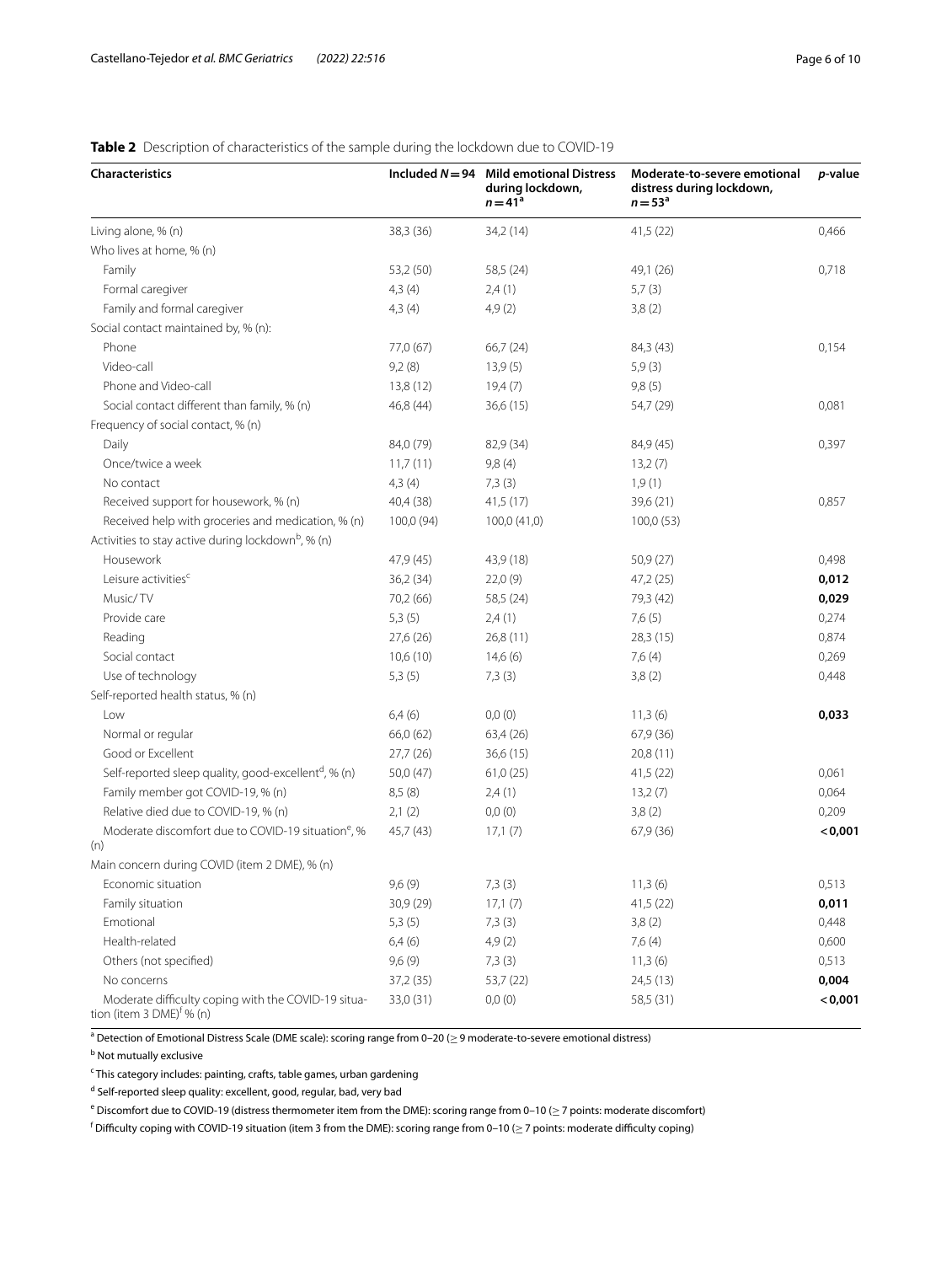|                                                     | OR Exp (B) | 95%Cl for Exp (B) | <i>p</i> -value |
|-----------------------------------------------------|------------|-------------------|-----------------|
| Depressive symptoms <sup>a</sup> (pre-lockdown)     | 0,121      | $0,023 - 0,647$   | 0,014           |
| Leisure activities <sup>b</sup> (during lockdown)   | 0,257      | $0.079 - 0.832$   | 0,023           |
| Malaise due to COVID-19 situation (during lockdown) | 1.504      | $1.241 - 1.822$   | 0.001           |

<span id="page-6-0"></span>**Table 3** Association with moderate emotional distress during the COVID-19 lockdown. Multivariable logistic regression analysis

<sup>a</sup> Assessed by means of the Geriatric Depression Scale Yesavage (GDS-15)

<sup>b</sup> Leisure activities as a specific type of coping to stay active during lockdown

copings, such as passive reaction pattern, palliative reaction, and avoidance, were associated with less perceived control and negatively associated with psychological wellbeing [\[16\]](#page-8-32). In this sense, it is important to highlight that all individuals reporting moderate-to-high difficulties coping with the situation are within the moderate-tohigh distress individuals' group, with no cases expressing significant difficulties to cope in the mild-distressed individuals' group.

A strong relationship between self-perceived general health status and mental health has been noted in several studies [\[5](#page-8-33)]. When analysing diferences in self-reported health of the participants, a higher percentage of individuals reporting low health status was observed among those in the moderate-to-high distress group. These differences reached statistical signifcance when they were reassessed during confnement.

Our study reveals several factors that could serve to identify and characterize this sample of at-risk individuals to sufer moderate-to-high distress due to the COVID-19 situation. Among frail community older adults not diagnosed with COVID during the frst trimester of strict lockdown, those not carrying out any leisure activities during the lockdown, and not having experienced depressive symptoms before this period but expressing current signifcant malaise due to COVID-19 situation are those at higher risk of moderate-to-high psychological impact.

As some research has demonstrated, there is a clear interplay between physical activities and psychological factors in the general population and, specifcally, among older adults [\[39](#page-8-34)]. Evidence has shown that regular physical activities help develop self-efficacy and bring changes in the perception of one's health and happiness, thereby reducing depression and increasing and broadening coping resources. These associations seem relevant for those with previous psychopathological symptoms and/ or diagnosis [\[7](#page-8-6)] but also, for individuals who have not faced severe situations throughout their lives and, therefore, might not have a vast repertoire of coping strategies or might have low self-efficacy to deal with the possible impact that a serious situation can imply, such as that generated by the COVID-19. Due to restrictions on outside activities during the social distancing and quarantine

period, it seems crucial to make time for healthy habits combined with leisure and enjoyable activities not only based on disengagement (e.g., indoor physical activities such as stretching, gymnastics, yoga, hula hoop, and dumbbell exercise).

Contrary to what was expected, having sufered the loss of a loved one and living alone was not related to higher odds of suffering from psychological distress. This might be due to the low prevalence of grieving individuals in our sample and the long time they were already living alone before the COVID-19 pandemic. Also, there were no signifcant diferences in the means or frequency of social contact between individuals that experienced moderate to severe emotional distress and individuals whose emotional distress was only mild. Studies have shown that older adults  $[49]$  $[49]$  $[49]$ , as well as younger adults (between 18–35 years of age) [[29\]](#page-8-35), reported high levels of loneliness after social distancing measures were implemented. However, some research suggests that older adults may be more resilient to the negative efects on mental health [\[40](#page-8-36)] and younger adults might be at greater risk for heightened loneliness during the pandemic [\[8](#page-8-37)]. In our study, perhaps due to the low variability in the age range included in the study sample, these associations could not be found.

In light of these results, our fndings suggest that it is necessary to favour a prior overall health status and, at the same time, to empower individuals in the use of a broad repertoire of coping strategies in the face of adversity to foster mental health and make it easier to keep concerns at bay.

This study has different limitations. Data were mainly collected through self-report measures and semi-structured interviews by phone, which presents a possible bias in the responses and the one-sided view of the participants' psychological conditions. More objective, unbiased measures are recommended in similar future studies addressing the older adults' mental health. However, we consider this research has implemented the best possible methodology to address the study objectives in such specifc complex circumstances imposed by the COVID-19. Also, we used a small convenience sample of individuals already recruited for a previous project, and creating study subsamples to carry out diferent analyses, makes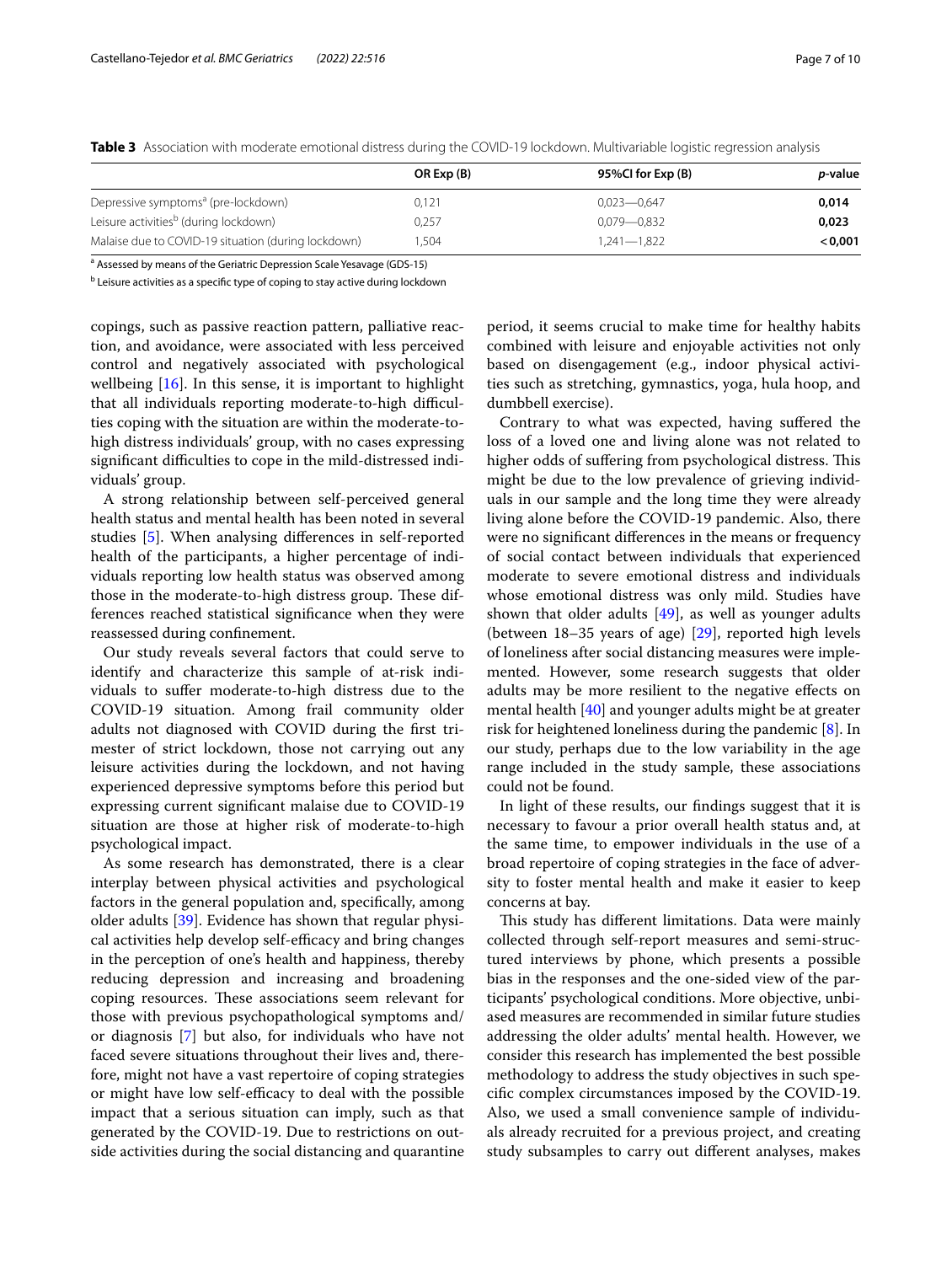it difficult to generalize these results to different populations within the same age group and therefore, could limit the statistical power.

Despite these limitations, this work has diferent strengths. First of all, it provides information about a "real world" cohort of very well-characterized patients since they are part of a larger project,  $+AGIL$  BCN [[42,](#page-9-2) [43](#page-9-3)]. Therefore, a wide array of pre-and post-lockdown healthrealted pre-pandemic measures are available, which adds a valuable standpoint to analyze the psychological impact of the pandemic on this vulnerable and understudied sample population. Secondly and, in the same line, we believe this research adds to the existing knowledge by providing evidence on the demographic, clinical and psychographic COVID-19 related variables that might influence older adults mental health. The COVID-19 situation called for immediate measures that deal with the profound impact of confnement, quarantine and the uncertainty that the general population sufered, and particularly, at-risk vulnerable groups. All these knowledge could help in future heath crises. However, more studies with prospective longitudinal designs in this line and with this specifc population are still necessary, to further identify the relevant protective factors for older adults' mental health and to validate and refne factors that entail the most significant risk  $[31]$  $[31]$ . We believe that efforts to protect mental health are equally important as eforts to physically prevent and treat COVID-19 or other pandemics, especially among the older adults. Analyzing, proposing, and implementing practical psychological and mental treatment strategies for this sample population must be a priority. Thus, we strongly encourage further research in this matter, which is now essential to tackle the emotional and psychological impact associated with the pandemic. That will be the key to protect and ensure older adults mental health in similar and possible future scenarios.

#### **Abbreviations**

BPAAT: Brief Physical Activity Assessment Tool; CFS: Clinical Frailty Scale; CGA: Comprehensive Geriatric Assessment; DME: Detection of Emotional Distress Scale; ESTE II: Self-perceived Social Loneliness Scale; EQ-5D: European Quality of Life Selfreported measure-5 dimensions; GDS-15: Geriatric Depression Scale Yesavage-15 items; SPPB: Short Physical Performance Battery.

#### **Acknowledgements**

The authors of the present research wish to thank the collaboration of all the participants who voluntarily and selfessly participated in the study.

#### **Authors' contributions**

MI, MBE, LMP designed+AGIL study from which the cohort has been recruited and assessed initially; MVM, AG; provided part of the studied sample; LSB intervened with the+AGIL studied sample; MI, LMP, CCT designed the present + AGIL follow up study; DS participated in the assessment tools selection; MF carried out the telephone follow-up assessments on the studied sample and manage data; CCT, LMP carried out statistical analyses; CCT, LMP draft the preliminary version of this manuscript and all subsequent versions; all listed authors have seen the fnal version and approved it. The author(s) read and approved the fnal manuscript.

#### **Funding**

Research project partially supported by Subvencions de L'institut de Cultura de Barcelona per a Projectes de Recerca i Innovació del Pla Barcelona Ciència 2019 (ID 19S01576-006).

#### **Availability of data and materials**

The datasets generated and/or analysed during the current study are not publicly available due to the sensitive nature of the personal health data collected from a vulnerable population and privacy and confdentiality reasons, but might be partially available from the corresponding author on reasonable request.

#### **Declarations**

#### **Ethics approval and consent to participate**

The + ÀGIL Barcelona program study protocol and all its procedures were approved by the Clinical Research Ethics Committee of the Institut Universitari d'Investigació en Atención Primaria, Jordi Gol i Gorina (reference number 20/048-P) and Comisión de Ética en la Experimentación Animal y Humana, Universitat Autònoma de Barcelona (reference number CEEAH 5066). Before starting the telephone interview, oral informed consent was obtained from all participants after receiving the study's information and the measures to quarantee their data confdentiality and protection, this consent was registered and noted in the same initial consent already collected face-ti-face, at the beginning of the+AGIL program.

#### **Consent for publication**

All participants provided written informed consent for study publication. Data collected has been exclusively used for the present study.

#### **Competing interests**

Dra. Pérez has received honoraria for teaching activities by Nestlé, unrelated with the topic of the present work. Dr. Inzitari have also received honoraria by Nestlé for presenting at scientifc meetings and serving as members of expert advisory boards, unrelated to the present work.

#### **Author details**

<sup>1</sup> Parc Sanitari Pere Virgili, Area of Intermediate Care, REFIT BCN Research Group, Gregal 0, 08030 Barcelona, Spain. <sup>2</sup>RE-FIT Barcelona Research Group. Vall d'Hebron Institute of Research and Parc Sanitari Pere Virgili, Barcelona, Spain. 3 <sup>3</sup>GIES Research Group, Basic Psychology Department, Autonomous University of Barcelona, Bellaterra, Spain. <sup>4</sup> Primary Healthcare Center Barceloneta, Atenció Primària Pere Virgili, Barcelona, Spain. <sup>5</sup> Primary Healthcare Center Bordeta-Magòria, Institut Català de La Salut, Barcelona, Spain. <sup>6</sup>Fundació Privada Avismón-Catalunya, Barcelona, Spain. <sup>7</sup> Programa de Mayores. Fundación "La Caixa", Barcelona, Spain. <sup>8</sup>Institut Català de La Salut, ICS, Barcelona, Spain.<br><sup>9</sup>Goriatric Unit, IPCCS Istituti Clinici Scientifici Maugeri, Milan, Italy, <sup>10</sup>Donart. <sup>9</sup> Geriatric Unit, IRCCS Istituti Clinici Scientifici Maugeri, Milan, Italy. <sup>10</sup> Department of Clinical Sciences and Community Health, Università Di Milano, Milan, Italy. 11Department of Medicine, Universitat Autònoma de Barcelona, Barcelona, Spain. 12Faculty of Health Sciences, Universitat Oberta de Catalunya (UOC), Barcelona, Spain.

Received: 8 August 2021 Accepted: 20 April 2022

#### **References**

- <span id="page-7-1"></span>1. Akarturk, B. 2020. Mental Health Of The Older People During Covid-19 Pandemic.<https://doi.org/10.15405/eph.20101.7>
- <span id="page-7-0"></span>2. Ammar A, Brach M, Trabelsi K, Chtourou H, Boukhris O, Masmoudi L, Bouaziz B, Bentlage E. How D, Ahmed M, Müller P, Müller N, Aloui A, Hammouda O, Paineiras-Domingos LL, Braakman-Jansen A, Wrede C, Bastoni S, Pernambuco CS, Hoekelmann A. Efects of COVID-19 Home Confnement on Eating Behaviour and Physical Activity: Results of the ECLB-COVID19 International Online Survey. Nutrients. 2020;12(6). [https://](https://doi.org/10.3390/nu12061583) [doi.org/10.3390/nu12061583](https://doi.org/10.3390/nu12061583)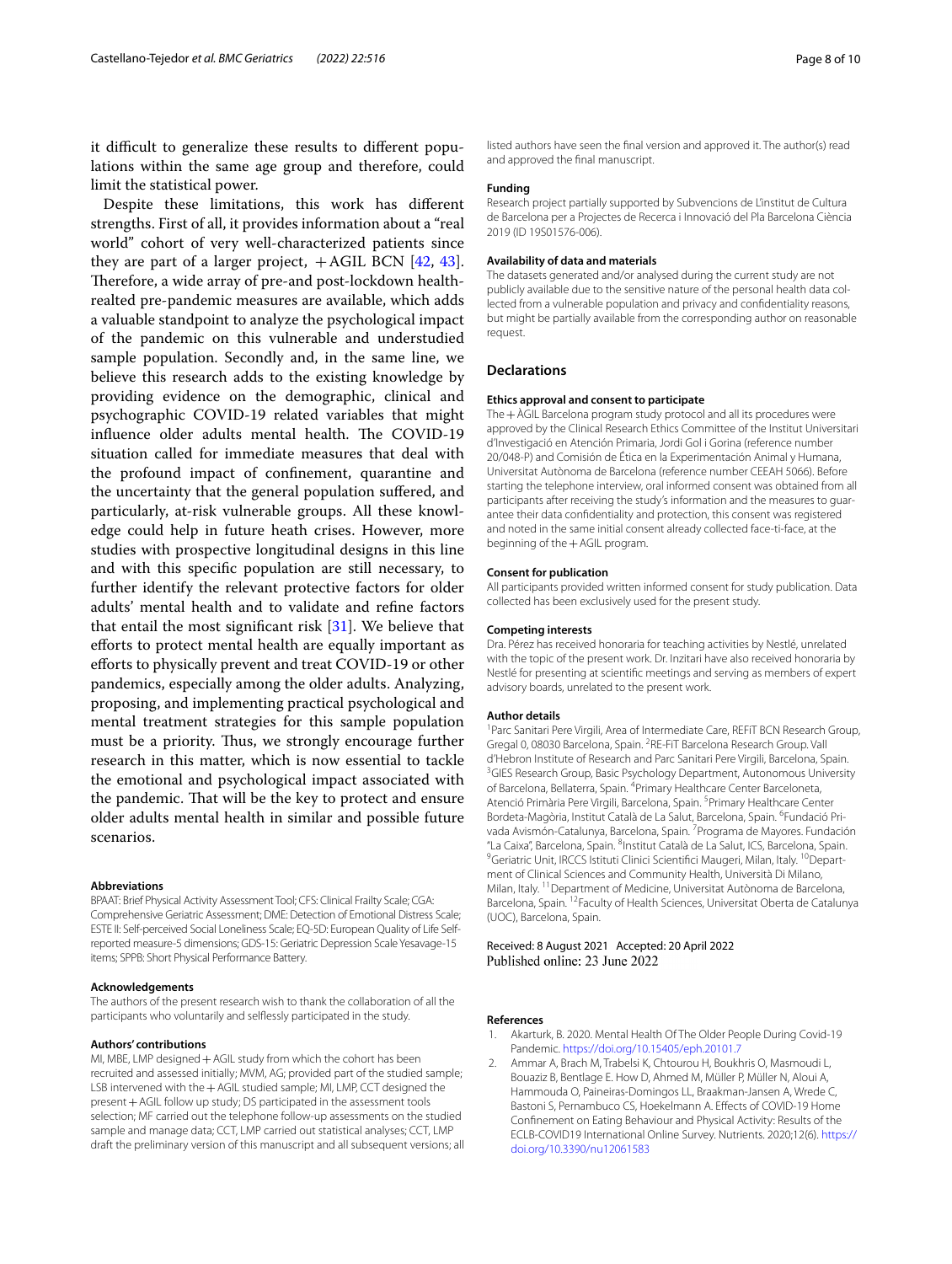- <span id="page-8-29"></span>3. Asher M, Asnaani A, Aderka IM. Gender differences in social anxiety disorder: a review. Clin Psychol Rev. 2017;56:1–12.
- <span id="page-8-26"></span>4. Badia X, Roset M, Herdman M, Kind P. A Comparison of United Kingdom and Spanish General Population Time Trade-off Values for EQ-5D Health States. In Medical Decision Making. 2001;21(1):7-16. [https://doi.org/10.](https://doi.org/10.1177/0272989x0102100102) [1177/0272989x0102100102](https://doi.org/10.1177/0272989x0102100102)
- <span id="page-8-33"></span>5. Borowiak E, Kostka T. Predictors of quality of life in older people living at home and in institutions. Aging Clin Exp Res. 2004;16(3):212-220. [https://](https://doi.org/10.1007/bf03327386) [doi.org/10.1007/bf03327386](https://doi.org/10.1007/bf03327386)
- <span id="page-8-22"></span>6. Borson S, Scanlan JM, Chen P, Ganguli M. The Mini-Cog as a Screen for Dementia: Validation in a Population-Based Sample. J Am Geriatr Soc. 2003;51(10):1451-1454.<https://doi.org/10.1046/j.1532-5415.2003.51465.x>
- <span id="page-8-6"></span>7. Bridgland VME, Moeck EK, Green DM, Swain TL, Nayda DM, Matson LA, Hutchison NP, Takarangi MKT. Why the COVID-19 pandemic is a traumatic stressor. PLoS One. 2021;16(1):e0240146.
- <span id="page-8-37"></span>8. Bu F, Steptoe A, Fancourt D. Who is lonely in lockdown? Cross-cohort analyses of predictors of loneliness before and during the COVID-19 pandemic. Public Health. 2020;186:31–4.
- <span id="page-8-3"></span>9. Cagnin A, Di Lorenzo R, Marra C, Bonanni L, Cupidi C, Laganà V, Rubino E, Vacca A, Provero P, Isella V, Vanacore N, Agosta F, Appollonio I, Cafarra P, Pettenuzzo I, Sambati R, Quaranta D, Guglielmi V, Logroscino G, SINdem COVID-19 Study Group. Behavioral and psychological effects of coronavirus disease-19 quarantine in patients with dementia. Front Psychiatry. 2020;11:578015.
- <span id="page-8-23"></span>10. Carnero-Pardo C, Cruz-Orduña I, Espejo-Martínez B, Martos-Aparicio C, López-Alcalde S, Olazarán J. Utility of the mini-cog for detection of cognitive impairment in primary care: data from two spanish studies. Int J Alzheimer's Dis. 2013;2013:285462.
- <span id="page-8-27"></span>11. Castellano-Tejedor C, Torres-Serrano M, Cencerrado A. Psychological impact in the time of COVID-19: A crosssectional population survey study during confnement. J Health Psychol. 2022;27(4):974–89. [https://doi.org/](https://doi.org/10.1177/1359105320985580) [10.1177/1359105320985580](https://doi.org/10.1177/1359105320985580). Epub 2021 Jan 6.
- <span id="page-8-1"></span>12. CDC. (2020, October 14). Older Adults. [https://www.cdc.gov/coronavirus/](https://www.cdc.gov/coronavirus/2019-ncov/need-extra-precautions/older-adults.html#:~:text=Among%20adults%2C%20the%20risk%20for,or%20they%20may%20even%20die) [2019-ncov/need-extra-precautions/older-adults.html#:~:text](https://www.cdc.gov/coronavirus/2019-ncov/need-extra-precautions/older-adults.html#:~:text=Among%20adults%2C%20the%20risk%20for,or%20they%20may%20even%20die)=Among% [20adults%2C%20the%20risk%20for,or%20they%20may%20even%20die.](https://www.cdc.gov/coronavirus/2019-ncov/need-extra-precautions/older-adults.html#:~:text=Among%20adults%2C%20the%20risk%20for,or%20they%20may%20even%20die)
- <span id="page-8-11"></span>13. Cesari M, Calvani R, Marzetti E. Frailty in older persons. Clin Geriatr Med. 2017;33(3):293–303.
- <span id="page-8-19"></span>14. Charlson ME, Pompei P, Ales KL, MacKenzie CR. A new method of classifying prognostic comorbidity in longitudinal studies: development and validation. J Chronic Dis. 1987;40(5):373–83.
- <span id="page-8-9"></span>15. De Biase S, Cook L, Skelton DA, Witham M, Ten Hove R. The COVID-19 rehabilitation pandemic. Age Ageing. 2020;49(5):696–700.
- <span id="page-8-32"></span>16. Dijkstra MTM, Homan AC. Engaging in rather than disengaging from stress: efective coping and perceived control. Front Psychol. 2016;7:1415.
- <span id="page-8-13"></span>17. Donovan NJ, Blazer D. Social isolation and loneliness in older adults: review and commentary of a national academies report. Am J Geriatr Psychiatry. 2020;28(12):1233–44.
- <span id="page-8-5"></span>18. Ebrahimi OV, Hoffart A, Johnson SU. (n.d.). The mental health impact of non-pharmacological interventions aimed at impeding viral transmission during the COVID-19 pandemic in a general adult population and the factors associated with adherence to these mitigation strategies. [https://](https://doi.org/10.31234/osf.io/kjzsp) [doi.org/10.31234/osf.io/kjzsp](https://doi.org/10.31234/osf.io/kjzsp)
- <span id="page-8-10"></span>19. Gesi C, Carmassi C, Cerveri G, Carpita B, Cremone IM, Dell'Osso L. Complicated grief: what to expect after the coronavirus pandemic. Front Psychiatry. 2020;11:489.
- <span id="page-8-8"></span>20. Gorenko JA, Moran C, Flynn M, Dobson K, Konnert C. Social isolation and psychological distress among older adults related to COVID-19: a narrative review of remotely-delivered interventions and recommendations. J Appl Gerontol. 2021;40(1):3–13.
- <span id="page-8-14"></span>21. Grundy E, van den Broek T, Keenan K. Number of children, partnership status, and laterlife depression in eastern and western Europe, The Journals of Gerontology: Series B Psychological Sciences and Social Sciences. 2017;74(2). <https://doi.org/10.1093/geronb/gbx050>.
- <span id="page-8-25"></span>22. Guralnik JM, Simonsick EM, Ferrucci L, Glynn RJ, Berkman LF, Blazer DG, Scherr PA, Wallace RB. A short physical performance battery assessing lower extremity function: association with self-reported disability and prediction of mortality and nursing home admission. J Gerontology. 1994;49:M85–94.<https://doi.org/10.1093/geronj/49.2.m85>.
- <span id="page-8-2"></span>23. Hale T, Hale AJ, Kira B, Petherick A, Phillips T, Sridhar D, Thompson R, Webster S, Angrist N. 2020. Global Assessment of the Relationship between Government Response Measures and COVID-19 Deaths. [https://doi.org/](https://doi.org/10.1101/2020.07.04.20145334)

[10.1101/2020.07.04.20145334](https://doi.org/10.1101/2020.07.04.20145334). Retrieved January from: [https://www.bsg.](https://www.bsg.ox.ac.uk/sites/default/files/2020-09/BSG-WP-2020-032-v7.0.pdf) [ox.ac.uk/sites/default/fles/2020-09/BSG-WP-2020-032-v7.0.pdf](https://www.bsg.ox.ac.uk/sites/default/files/2020-09/BSG-WP-2020-032-v7.0.pdf)

- <span id="page-8-0"></span>24. Hale T, Angrist N, CameronBlake E, Hallas L, Kira B, Majumdar S, Petherick A, Phillips T, Tatlow H, Webster S. "Variation in Government Responses to COVID-19" Version 7.0. Blavatnik School of Government Working Paper. Retrieved January from: [www.bsg.ox.ac.uk/covidtracker](http://www.bsg.ox.ac.uk/covidtracker)
- <span id="page-8-24"></span>25. Iglesia JM de la, de la Iglesia JM, Onís Vilches MC, Dueñas Herrero R, Albert Colomer C, Aguado Taberné C, Luque Luque R. Versión española del cuestionario de Yesavage abreviado (GDS) para el despistaje de depresión en mayores de 65 años: adaptación y validación. Medifam. 2002;12(10).<https://doi.org/10.4321/s1131-57682002001000003>
- <span id="page-8-16"></span>26. Inzitari M, Pérez LM, Enfedaque MB, Soto L, Díaz F, Gual N, Martín E, Orfla F, Mulero P, Ruiz R, Cesari M. Integrated primary and geriatric care for frail older adults in the community: implementation of a complex intervention into real life. Eur J Intern Med. 2018;56:57–63.
- <span id="page-8-15"></span>27. Izquierdo M, Rodriguez-Mañas L, Sinclair AJ, Vivifrail Investigators Group. What is new in exercise regimes for frail older people — how does the erasmus vivifrail project take us forward? J Nutr Health Aging. 2016;20(7):736–7.<https://doi.org/10.1007/s12603-016-0702-5>.
- <span id="page-8-4"></span>28. Jeong H, Yim HW, Song Y-J, Ki M, Min J-A, Cho J, Chae J-H. Mental health status of people isolated due to middle east respiratory syndrome. Epidemiol Health. 2016;38:e2016048.
- <span id="page-8-35"></span>29. Killgore WDS, Cloonan SA, Taylor EC, Dailey NS. Loneliness: a signature mental health concern in the era of COVID-19. Psychiatry Res. 2020;290:113117.
- <span id="page-8-21"></span>30. Lawton MP, Brody EM. Assessment of older people: self-maintaining and instrumental activities of daily living. Gerontologist. 1969;9(3 Part 1):179–86. [https://doi.org/10.1093/geront/9.3\\_part\\_1.179.](https://doi.org/10.1093/geront/9.3_part_1.179)
- <span id="page-8-38"></span>31. Lee K, Jeong G-C, Yim J. Consideration of the Psychological and Mental Health of the Elderly during COVID-19: A Theoretical Review. Int J Environ Res Public Health. 202;17(21).<https://doi.org/10.3390/ijerph17218098>
- <span id="page-8-17"></span>32. Limonero JT, Maté J, Mateo D, González-Barboteo J, Bayés R, Bernaus M, Casas C, López M, Sirgo A, Viel S, Sánchez C, Gómez-Romero MJ, Álvarez-Moleiro M, Tomás-Sábado J. Desarrollo de la escala DME-C: una escala para la detección del malestar emocional de los cuidadores principales de personas con enfermedad avanzada o al fnal de la vida. Ansiedad y Estrés. 2016;22(2–3):104–9. <https://doi.org/10.1016/j.anyes.2016.09.001>.
- <span id="page-8-18"></span>33. Limonero JT, Mateo D, Maté-Méndez J, González-Barboteo J, Bayés R, Bernaus M, Casas C, López M, Sirgo A, Viel S. Evaluación de las propiedades psicométricas del cuestionario de Detección de Malestar Emocional (DME) en pacientes oncológicos. Gaceta Sanitaria. 2012;26(2):145–52. <https://doi.org/10.1016/j.gaceta.2011.07.016>.
- <span id="page-8-30"></span>34. Lorenz-Dant K, Comas-Herrera A. The Impacts of COVID-19 on Unpaid Carers of Adults with Long-Term Care Needs and Measures to Address these Impacts: A Rapid Review of Evidence up to November 2020. J Long-Term Care. 2021. pp.124–53. [https://doi.org/10.31389/jltc.76.](https://doi.org/10.31389/jltc.76)
- <span id="page-8-28"></span>35. Losada-Baltar A, Jiménez-Gonzalo L, Gallego-Alberto L, Pedroso-Chaparro MDS, Fernandes-Pires J, Márquez-González M, "We Are Staying at Home." Association of self-perceptions of aging, personal and family resources, and loneliness with psychological distress during the lock-down period of COVID-19. J Gerontol B Psychol Sci Soc Sci. 2021;76(2):10–16.
- <span id="page-8-20"></span>36. Mahoney FI, Barthel DW. Functional evaluation: the barthel index. Md State Med J. 1965;14:61–5.
- <span id="page-8-31"></span>37. McLaren HJ, Wong KR, Nguyen KN, Mahamadachchi KND. Covid-19 and women's triple burden: Vignettes from Sri Lanka, Malaysia, Vietnam and Australia. Social Sci. 2020;9(5):87 [Crossref ], [Google Scholar].
- <span id="page-8-12"></span>38. Nestola T, Orlandini L, Beard JR, Cesari M. COVID-19 and Intrinsic Capacity. J Nutr Health Aging. 2020;24(7):692–5. [https://doi.org/10.1007/](https://doi.org/10.1007/s12603-020-1397-1) [s12603-020-1397-1.](https://doi.org/10.1007/s12603-020-1397-1)
- <span id="page-8-34"></span>39. Ohrnberger J, Fichera E, Sutton M. The dynamics of physical and mental health in the older population. J Econ Ageing. 2017;9:52–62.
- <span id="page-8-36"></span>40. Palgi Y, Shrira A, Ring L, Bodner E, Avidor S, Bergman Y, Cohen-Fridel S, Keisari S, Hofman Y. The loneliness pandemic: Loneliness and other concomitants of depression, anxiety and their comorbidity during the COVID-19 outbreak. J Afect Disord. 2020;275:109–11.
- <span id="page-8-7"></span>41. Pérez LM, Castellano-Tejedor C, Cesari M, Soto-Bagaria L, Ars J, Zambom-Ferraresi F, Baró S, Díaz-Gallego F, Vilaró J, Enfedaque MB, Espí-Valbé P, Inzitari M. Depressive Symptoms, Fatigue and Social Relationships Infuenced Physical Activity in Frail Older Community-Dwellers during the Spanish Lockdown due to the COVID-19 Pandemic. Int J Environ Res Public Health. 2021;18(2).<https://doi.org/10.3390/ijerph18020808>